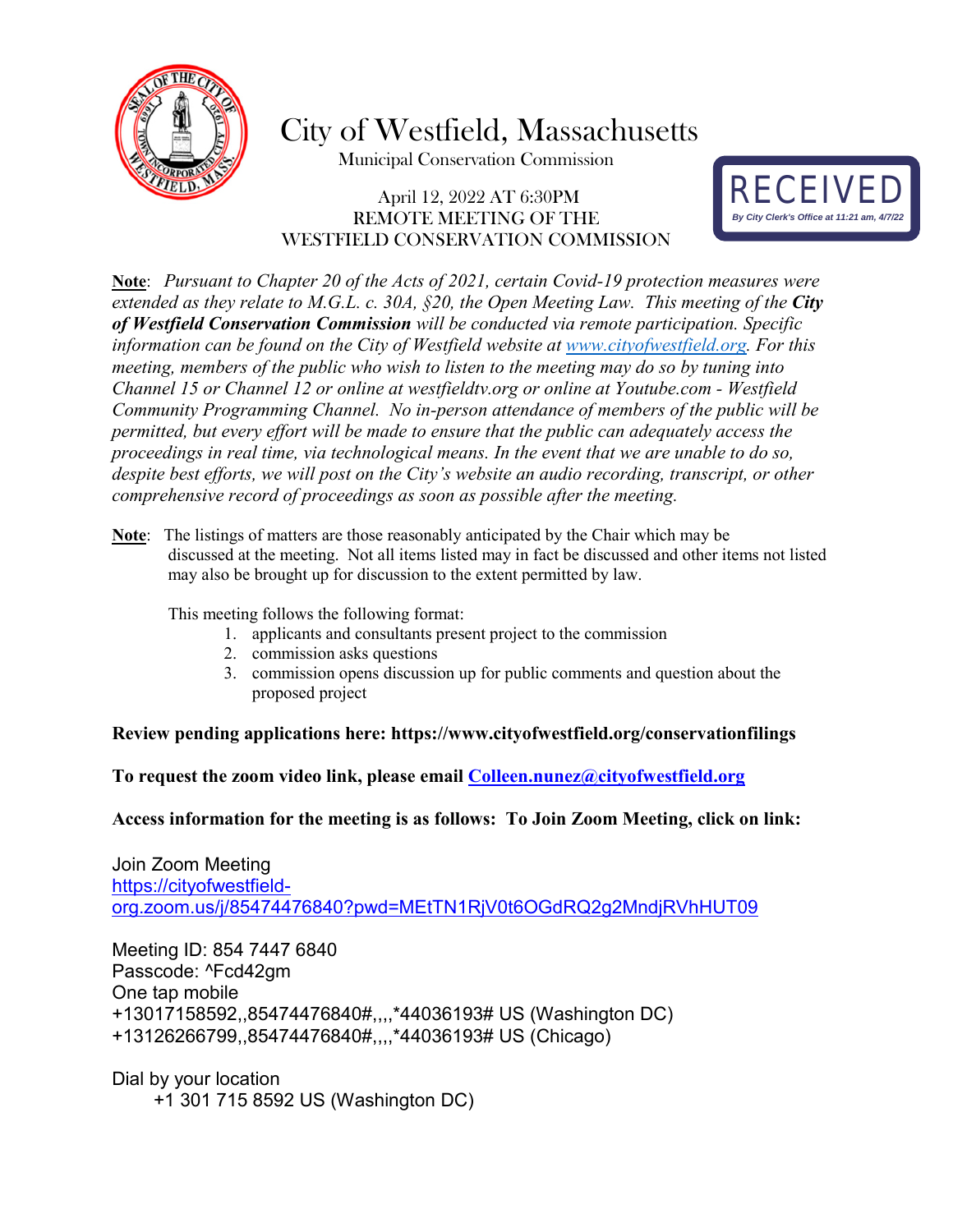+1 312 626 6799 US (Chicago) +1 646 558 8656 US (New York) +1 253 215 8782 US (Tacoma) +1 346 248 7799 US (Houston) +1 669 900 9128 US (San Jose) Meeting ID: 854 7447 6840 Passcode: 44036193 Find your local number: https://cityofwestfield-org.zoom.us/u/kdqJjfBkJh

1. CALL TO ORDER/ROLE CALL

## 2. OPEN PARTICIPATION

A. Any members of the public who would like to address the Commission.

## 3. PUBLIC MEETINGS (RDA's)

- A. 240 Russellville Road (62R-1)-Oscar Naula-Installation of a new septic system.
- B. 153 Russell Road (41R-10)-Robert Hinckley-Installation of a 32' x 192' pole barn.
- C. 291 East Main Street (28R-12)-Friendly's Restaurants-Repaving existing parking lot and construction of a hardscape patio.
- D. 1618 East Mountain Road (65R-112)-Removal of bittersweet vines and removal of three tree stumps.

# 4. PUBLIC HEARINGS (NOI's)

A. 149 Neck Road (35R-15)-DEP File #333-0813- Installation of a new administrative building.

### 5. ENFORCEMENT

- A. 0 Bayberry Lane (46R-68) Sergey Novenko Violation: Removal of trees near an intermittent stream.
- B. 0 Bayberry Lane  $(46R-59 \& 46R-60)$  Samuel Shokov Violation: Cutting trees, disturbing soils in/near wetlands
- 6. DISCUSSION